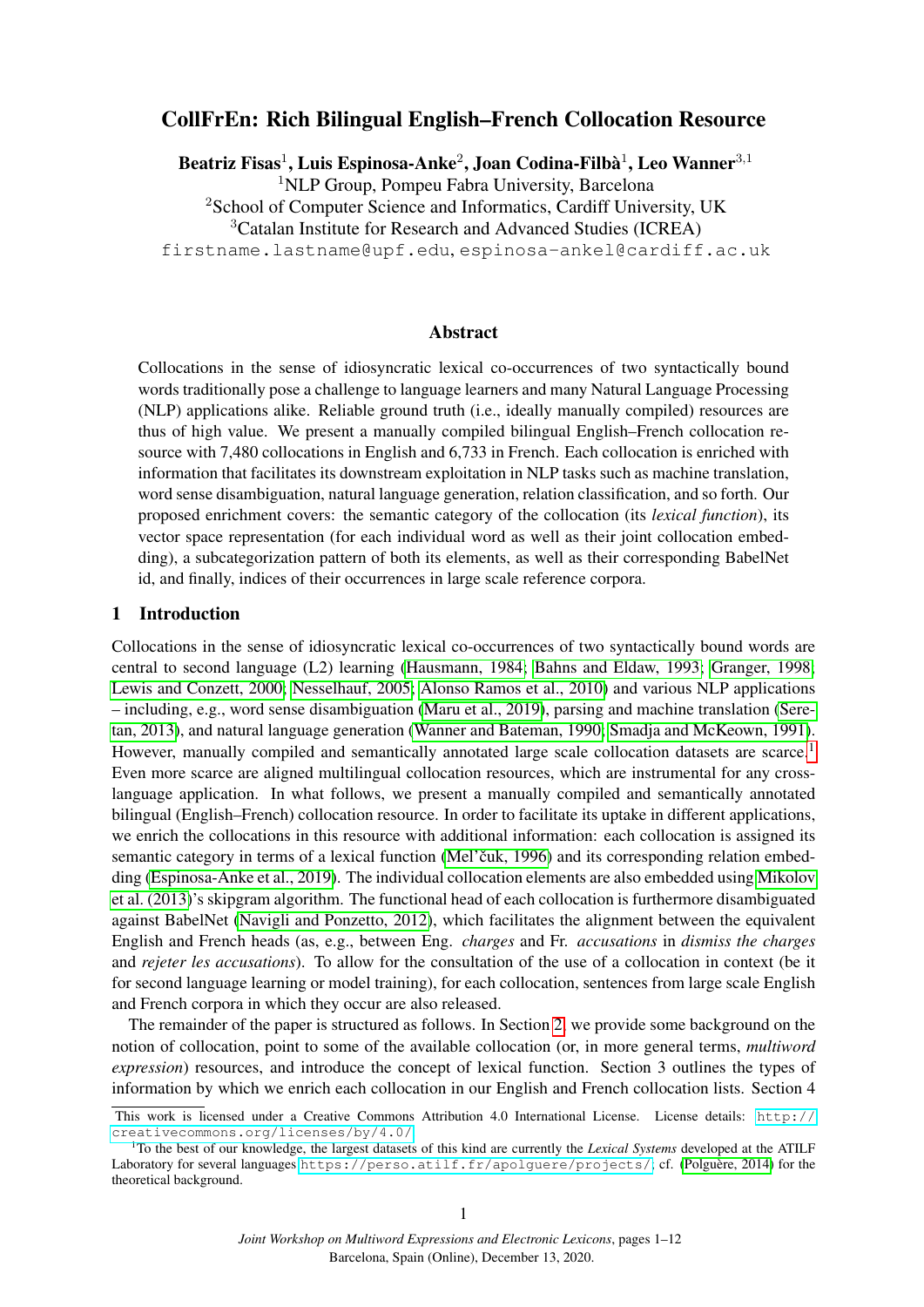describes how the resource is organized. Section 5 finally, draws some conclusions from the presented resource and outlines several tasks that we are about to tackle in order to enhance and further enrich it.

## <span id="page-1-0"></span>2 Background

Despite the fact that an increasing number of works addresses the challenge of collocation extraction and classification, the diverging interpretations of the term "collocation" that underline these works call for a clear statement of what we mean by "collocation", before providing any further details on our resource. In what follows, we thus fist define the notion of "collocation" as we use it. In the following subsections we then review the available resources of multiword expressions, of which collocations are one type, and introduce the *lexical function*-based categorization in terms of which the collocations in our resource are classified.

### 2.1 On the notion of collocation

The interpretation of the phenomenon of collocation underlying the presented resource is that of an idiosyncratic binary word combination of two syntactically bound and semantically related lexical elements [\(Kilgarriff, 2006\)](#page-10-9), such that the meaning of one of the elements (the *collocate*) is determined by its co-occurrence with the other element (the *base* or semantic head of the collocation). For instance, in *give* [*an*] *advice*, *take* [*a*] *walk*, or *deliver* [*a*] *speech*, the meaning of *give*, *take* and *deliver* (namely 'perform') is determined by *advice*, *walk* and *speech* respectively. Analogously, the meaning 'intense' of *heavy*, *big*, and *strong* in *heavy storm*, *big surprise* and *strong argument* is determined by *storm*, *surprise* and *storm* respectively.

In the light of the dependence of the meaning of the collocate on the base (e.g., in the collocation *hot topic hot* stands for 'relevant' or 'prominent', in the collocation *hot debate* for 'intense' and in the free combination *hot surface* for 'high temperature'), the value of semantically tagged (or disambiguated) collocation resources for human and machine has been repeatedly emphasized and taken up both in lexicography and in NLP. Collocation dictionaries, such as the Oxford Collocations Dictionary or the MacMillan Collocations Dictionary group collocations in terms of semantic categories to facilitate that language learners can easily retrieve the collocate that expresses the meaning they want to express – even if the categories are not always homogeneous. For instance, in the MacMillan Dictionary, the entries for *admiration* and *affinity* contain the categories 'have' and 'show'; in the entry for *ability*, collocates with the meaning 'have' and 'show' are grouped under the same category; in the entries *problem* and *admiration*, the categories 'cause' and 'show' are explicitly distinguished; and so on.

In computational lexicography, on the other hand, semantic categories of different granularity have been used for automatic classification of collocations; cf., e.g., [Wanner et al. \(2016\)](#page-11-1), who use 16 categories for automatic classification of verb+noun collocations and 5 categories for the classification of adj+noun collocations; [Moreno et al. \(2013\)](#page-10-10), who work with 5 broader categories for verb+noun collocations, or [Chung-Chi et al. \(2009\)](#page-9-5), who also use very coarse-grained semantic categories of the type 'goodness', 'heaviness', 'measures', etc. In contrast, for instance, [Wanner \(2004\)](#page-11-2), [Wanner et al. \(2006\)](#page-11-3), [Gelbukh and Kolesnikova \(2012\)](#page-9-6), and [Garcia et al. \(2019\)](#page-9-7) use the most fine-grained semantic typology of collocations available in the field: the typology of lexical functions (LFs) developed in the context of the Explanatory Combinatorial Lexicology (ECL) (Mel'čuk, 1996). LFs have the advantage that due to their level of detail, they can be used as semantic units in semantic structures and, if needed, for particu-lar applications they can be generalized.<sup>[2](#page-1-1)</sup> Moreover, their cross-language consistency has been validated on a large number of language families. Following the tradition in ECL, in the resource we introduce, collocations are categorized according to their LF.

#### 2.2 A glance at available collocation resources

Printed LF dictionaries of limited coverage are available for French (Mel'čuk et al.[, 1984 1988](#page-10-11) [1992 1999;](#page-10-11) Mel'čuk and Polguère, 2007) and Russian (Mel'čuk and Žolkovskij, 1984).

<span id="page-1-1"></span> ${}^{2}$ As a matter of fact, the broader categories used in [\(Wanner et al., 2016\)](#page-11-1) have been obtained by the generalization of the LF typology.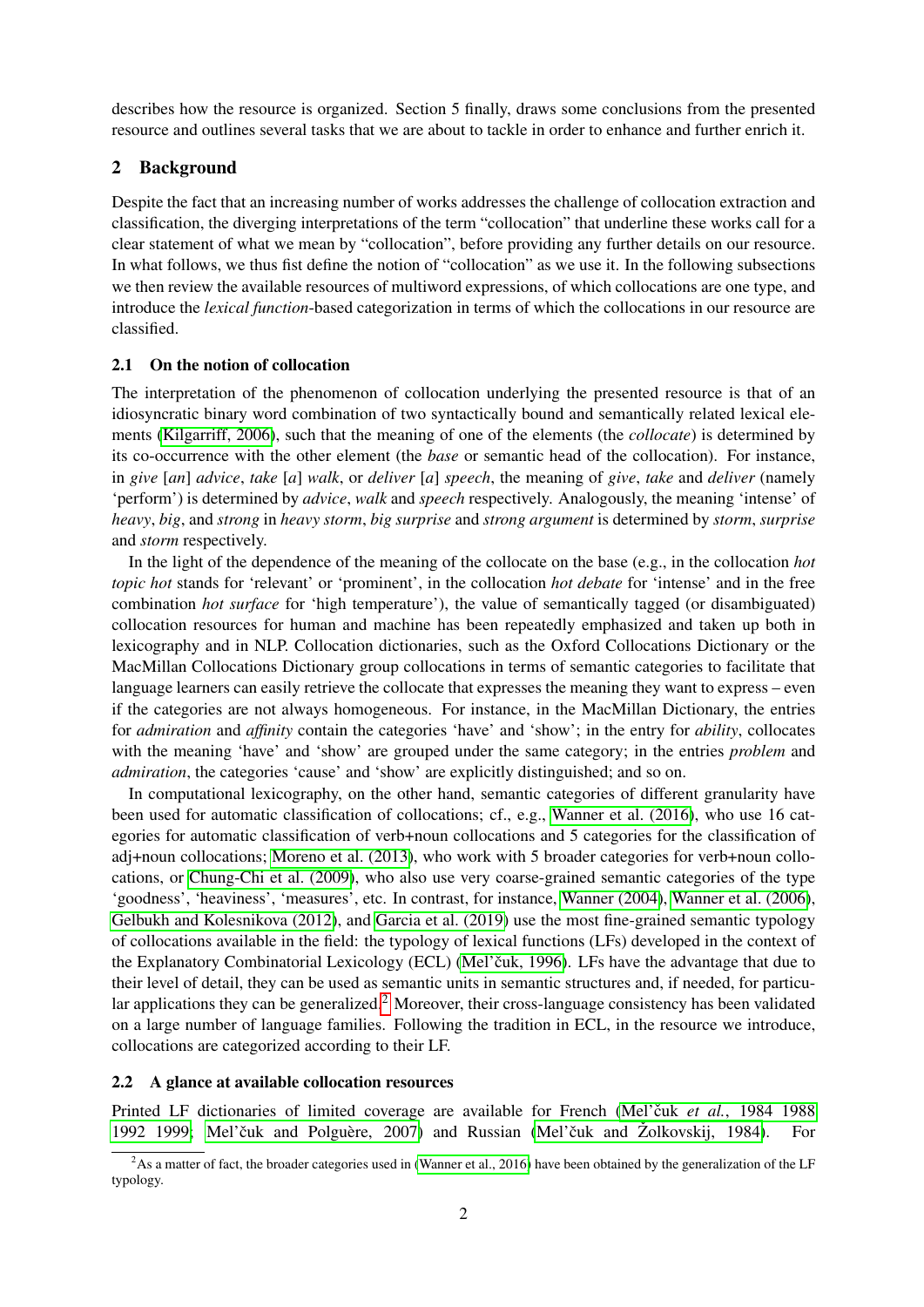French <https://www.ortolang.fr/market/lexicons/lexical-system-fr> and Spanish <http://www.dicesp.com>, online resources are available, which can be consulted via dedicated web interfaces, but not downloaded for NLP use. Experiments on enriching WordNet with LFs have been reported earlier in the literature [\(Wanner et al., 2004;](#page-11-4) [Espinosa-Anke et al., 2016\)](#page-9-8). [Alonso Ramos](#page-9-9) [et al. \(2008\)](#page-9-9) discuss the compilation of an LF-based collocation resource from the FrameNet corpus <https://framenet.icsi.berkeley.edu/>, but do not make any resource available. In the context of learning Spanish as second language, [Alonso Ramos et al. \(2015\)](#page-9-10) facilitate web interface-based retrieval of Spanish LF instances extracted from a large newspaper corpus, but, again, without providing any collocation resource. Similarly, for English learners, a number of works discuss the extraction of (semantically unlabeled) collocations from corpora; cf., e.g., [\(Chang et al., 2008;](#page-9-11) [Liu et al., 2009\)](#page-10-14).

Semantically unlabeled collocation databases have been compiled for a number of languages using Sketch Engine<sup>[3](#page-2-0)</sup>; ; cf.: [https://www.lexicalcomputing.com/](https://www.lexicalcomputing.com/language-databases-tools-solutions/collocation-databases/) [language-databases-tools-solutions/collocation-databases/](https://www.lexicalcomputing.com/language-databases-tools-solutions/collocation-databases/).

Apart from general collocation databases, some resources are available that focus on specific types of multiword expressions, such as, e.g., phrasal verbs [\(Tu and Roth, 2012\)](#page-10-15) or Light Verb Constructions [\(Tu](#page-10-16) [and Roth, 2011\)](#page-10-16).

To the best of our knowledge, no resources as proposed in this paper are available.

#### <span id="page-2-3"></span>2.3 Lexical Functions

Formally, a *lexical function* (LF) can be interpreted as a function that provides, for a given lexical item (referred to as 'keyword' or 'base'), the set of its values (= 'collocates') that express the meaning of this LF. In total, about 60 "simple" LFs (including, e.g., 'perform', 'cause', 'realize', 'terminate', 'intense', and 'positive') are distinguished. Simple LFs can be combined into "complex" LFs; see [\(Kahane and](#page-9-12) Polguère, 2001) for the mathematical apparatus of this combination. For the sake of brevity and transparency, each LF is labeled by a Latin acronym: 'perform'  $\equiv$  "Oper(are)", 'realize'  $\equiv$  "Real(is)", 'intense'  $\equiv$  "Magn(us)", etc. Consider, for illustration, a few examples of notably frequent LFs in English. Indices indicate the subcategorization patterns of the collocate+base structures ('1': the first semantic argument of the base is realized as the grammatical subject, '2': the second semantic argument of the base is the grammatical subject, etc.).

Magn ('intense'): Magn(*thought*) = {*deep*, *profound*} Magn(*wounded*) = {*sorely*, *heavily*} **Oper**<sub>1</sub> ('do', 'perform', 'have'):<sup>[4](#page-2-1)</sup>  $Oper_1(*lecture*) = {give, deliver}$  $\text{Oper}_1(\text{search}) = {\text{~(carry out, conduct, do, make)}}$  $Oper_1(decision) = \{make\}$  $\text{Oper}_1(\text{idea}) = \{\text{have}\}$ **Real** ('realize/ do what is expected with  $B'$ )<sup>[5](#page-2-2)</sup>  $Real<sub>1</sub>(*temptation*) = {*succumb* [to ~],}$ *yield* [to ∼]}  $Real_1(exam)$  = {*pass*}  $Real_1(piano)$  = {*play*} **IncepOper**<sub>1</sub> ('begin to do B', 'begin to have B')  $IncepOper<sub>1</sub>(fire<sub>N</sub>) = {open}$  $IncepOper<sub>1</sub>(debt) = {run up, incur}$ **CausOper**<sub>1</sub> ('do something so that B is performed/done') CausOper<sub>1</sub>(*opinion*) = *lead* [to ∼]

Note that the set of simple LFs contains *syntagmatic* and *paradigmatic* LFs. A syntagmatic LF captures a specific idiosyncratic relation between the keyword and the value such that both co-occur with each other. In other words, syntagmatic LFs are genuine collocations. Magn,  $Oper_1$ , Real<sub>1</sub>, InceptOper<sub>1</sub>

<span id="page-2-1"></span><span id="page-2-0"></span><sup>3</sup> https://www.sketchengine.eu/

<sup>&</sup>lt;sup>4</sup>As already pointed out above, the index indicates the syntactic structure of the collocation. 'i' stands for a structure in which the i-th semantic actant of the base is realized as grammatical subject.

<span id="page-2-2"></span><sup>5</sup>Here and henceforth 'B' stands for "base" or "keyword".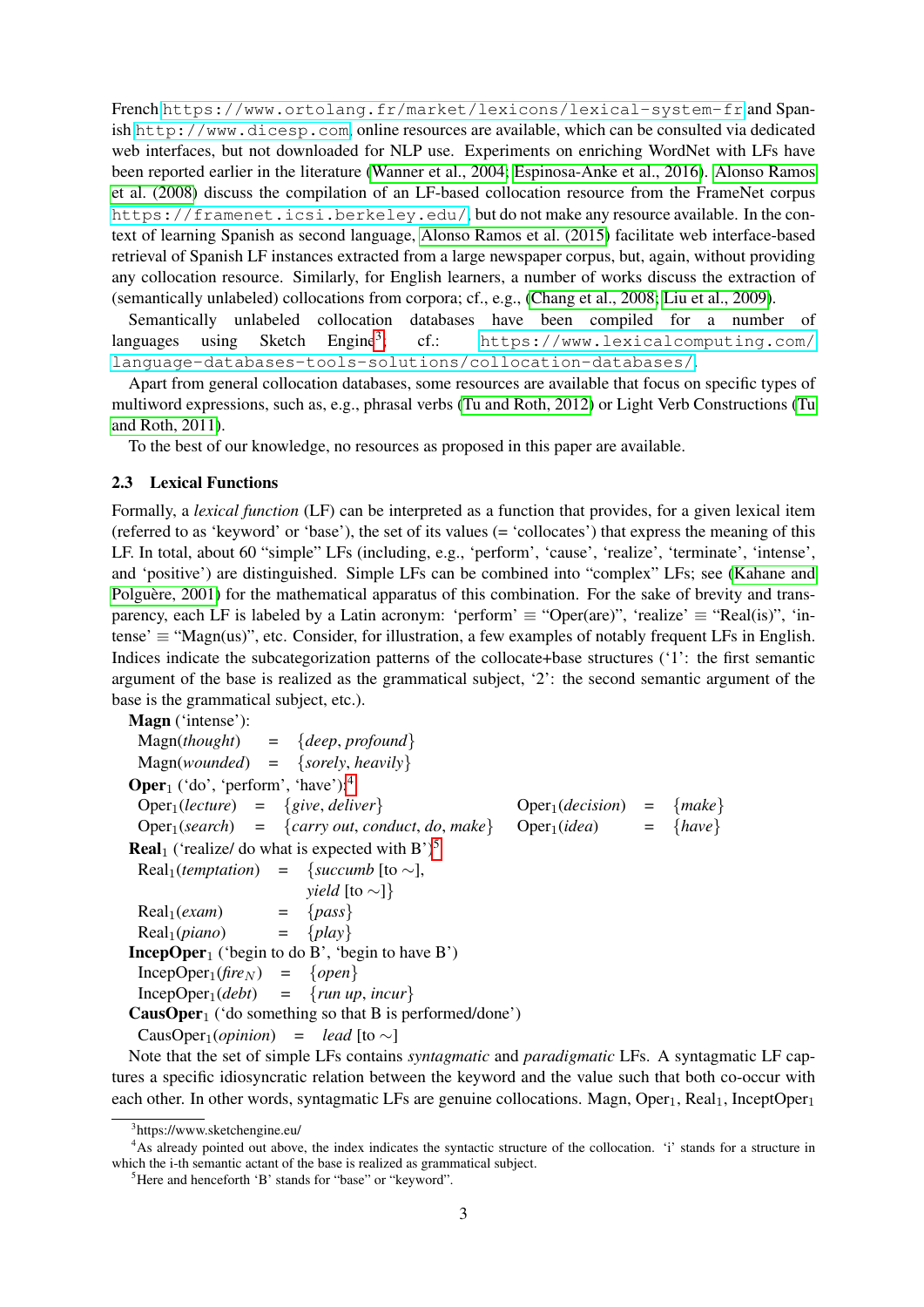and CausOper<sub>1</sub> cited above are typical syntagmatic LFs. A paradigmatic LF captures a specific idiosyncratic relation between the keyword and the value, such that one can substitute the other. Examples of paradigmatic LFs are Syn(onymy): Syn(*car*) = *automobile*, Mult(itude): Mult(*player*) = *team*, Gener(al): **, and others. In our resource, we currently capture only syntagmatic LFs since we** are interested in collocations.

#### 3 Composition of the collocation resource

As shown by [Maru et al. \(2019\)](#page-10-2)'s experiments with [\(Espinosa-Anke et al., 2016\)](#page-9-8)'s ColWordNet,<sup>[6](#page-3-0)</sup> the mere annotation of collocational information with LF tags is already useful for word sense disambiguation. However, LF-tagged collocations can be further enriched to be even more useful for state-of-the-art NLP applications. For instance, instead of lexical items as such, it is very common to use their embeddings. [Espinosa-Anke et al. \(2019\)](#page-9-4) have also shown that the embedded relation vectors of collocations differ from the embedded vectors of other perhaps better known semantic relations such as hypernymy or meronymy. Furthermore, the sentential contexts of the occurrences of collocations in corpora is an additional signal that can (and should) be used, even more so with the breakthrough of language models and their capacity to generate better multiword expression representations thanks to, precisely, observing their textual context. Our goal is thus to provide a bilingual collocation resource that is enriched with all of this information.

#### 3.1 Collocation lists and corpora

The base of our collocation resource are lists of English and French collocations manually tagged with LFs as well as reference corpora for both languages.

#### 3.1.1 Collocation Lists

We start from lists of syntagmatic lexical function instances, i.e., collocations, with the LF labels assigned to them (see Section [2.3\)](#page-2-3), in English and French, retrieved manually over a number of years by I. Mel'čuk from different online sources and printed material. The English list contains in total 7,480 syntagmatic LF instances, almost evenly distributed between verb+noun (50.1%) and noun+adjective/adverbial+verb (49.9%) collocations. Among verb+noun collocations,  $\text{Oper}_{1/2/3}$  are the most frequent (accounting for 32.9% of all captured verb+noun collocations) and among the noun+adjective/adverbial+verb collocations, Magn (accounting for 74,2% of all captured noun+adjective/adverbial+verb collocations) are the most frequent.

The French list contains 6,733 syntagmatic LF instances, with a distribution 53.6%:45.5%:0.9% between verb+noun, noun+adjective/adverbial+verb, and preposition+noun collocations. Similar to the English list, Oper<sub>1/2/3</sub> and Magn dominate (with 41% of Oper<sub>i</sub> and 76,7% of Magn in the respective syntactic pattern).<sup>[7](#page-3-1)</sup> Table [1](#page-4-0) lists the frequencies of the collocations of the 10 most frequent syntagmatic LFs (with their semantic glosses) in both English and French and their "density", i.e., the ratio between the distinct bases that appear in collocations tagged with a specific LF and the total number of distinct bases in our dataset (2,277 for English and 2,444 for French).<sup>[8](#page-3-2)</sup>

Table [2](#page-4-1) displays the distribution of the number of collocates across bases for both English and French LF instances in our resource.

#### 3.1.2 Reference corpora

Reference corpora serve us, on the one hand, to obtain the collocation embedding vectors with which we enrich the collocation lists (see Subsections [3.2.2,](#page-5-0) and [3.2.3](#page-5-1) below), and, on the other hand, as source of collocations in use: both the English and French LF instances are linked to their occurrences in such corpora. The occurrence contexts can be used for illustration of the contextualized use of a collocation in

<span id="page-3-1"></span><span id="page-3-0"></span> $6$ ColWordNet is an extended WordNet enriched with information of eight different LFs.

<sup>&</sup>lt;sup>7</sup>In addition, the lists contain 2626 English paradigmatic LF instances and 2110 French paradigmatic LF instances. As pointed out above, they are not included so far in our resource; see also future work in Section [5.](#page-8-0)

<span id="page-3-2"></span><sup>&</sup>lt;sup>8</sup>Note that '#' and ' $\rho$ ' are different because a single base can co-occur with different collocates with the meaning of the same LF. Real<sub>1</sub> and Real<sub>2</sub> have the same meaning, namely 'fulfil (the role) assigned by the semantic frame of the base'; only that their syntactic structure is different. Cf.,  $Real_1(law) = [to]$  *enforce*,  $Real_2(law) = abide$ .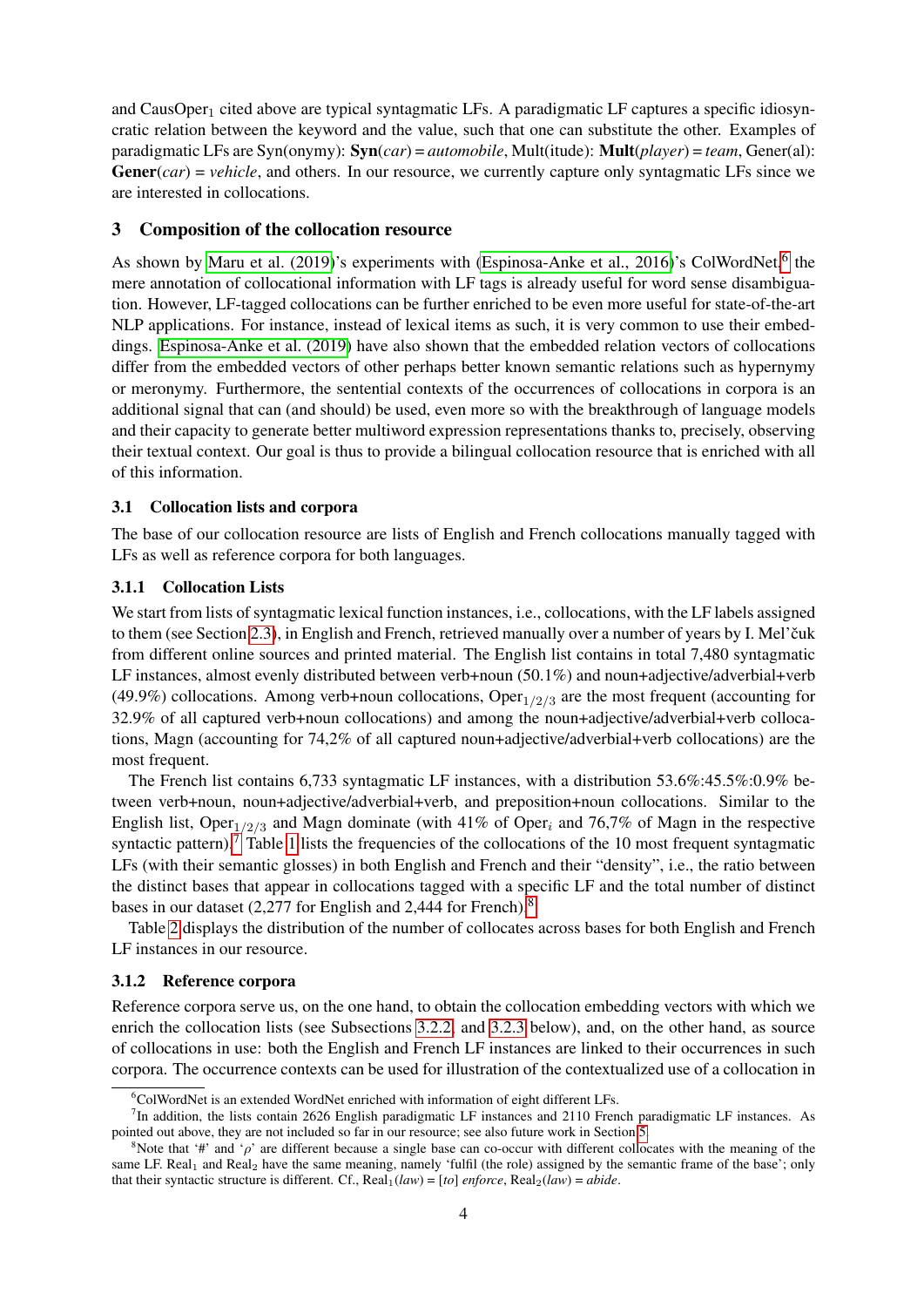<span id="page-4-0"></span>

|                   | LF gloss             | English    |        | French     |      |
|-------------------|----------------------|------------|--------|------------|------|
|                   |                      | #          | $\rho$ | #          | ρ    |
| Magn              | 'intense'            | 2,758 0.37 |        | 2,366 0.35 |      |
| Oper1             | 'perform'            | 1,040      | 0.14   | 1,258 0.19 |      |
| Real1             | 'fulfil'             | 316        | 0.04   | 277        | 0.04 |
| AntiMagn          | 'weak'               | 304        | 0.04   | 207        | 0.04 |
| IncepOper1        | 'begin to perform'   | 221        | 0.03   | 265        | 0.04 |
| AntiBon           | 'negative'           | 210        | 0.03   | 228        | 0.03 |
| Oper <sub>2</sub> | 'undergo'            | 187        | 0.03   | 216        | 0.03 |
| CausFunc0         | 'cause existence of' | 150        | 0.02   | 150        | 0.02 |
| Real <sub>2</sub> | 'fulfil'             | 144        | 0.02   | 99         | 0.01 |
| Bon               | 'positive'           | 137        | 0.02   | 113        | 0.02 |

<span id="page-4-1"></span>Table 1: Most frequent LFs in our resource. ' $\rho$ ' stands for "density" of an LF.

| #collocates                 | English (% bases) | French (% bases) |
|-----------------------------|-------------------|------------------|
|                             | 44                | 46.5             |
| $\mathcal{D}_{\mathcal{L}}$ | 19.4              | 15.5             |
| 3                           | 10.6              | 8.9              |
|                             | 6.6               | 5.1              |
| $\overline{\mathbf{5}}$     | 4.1               | 4.2              |
| $6 - 10$                    | 9.9               | 8.5              |
| >10                         | 5.5               |                  |

Table 2: Distribution of the collocates across the different bases in the English and French LF instances lists

second language teaching contexts or in online collocation dictionaries. They can also serve as targeted training material to fine-tune language models. In other words, they allow for a more varied use of the occurrence contexts than sample sentence copies, as, e.g., in the Spanish online collocation dictionary DiCE http://www.dicesp.com/.

Not all corpora are equally suited for our purposes. For example, it is likely to expect more occurrences of collocations in general discourse than in encylopedia-like corpora such as Wikipedia. This intuition has been evaluated in the past, where two separate vector spaces were learned for bases and collocates, and showed that indeed a less constrained corpus is likely to produce better collocation representations (Rodríguez Fernández et al., 2016). Thus, we use Gigaword for the English portion of our resource, and for French the spoken language corpus ORFÉO [\(Benzitoun et al., 2016\)](#page-9-13), the Corpus Est Républicain <http://redac.univ-tlse2.fr/corpus/estRepublicain.html> analyzed with Talismane [\(Urieli, 2013\)](#page-10-18) and the newspaper corpus frWaC corpus from the Wacky corpus collection [\(Baroni et al., 2009\)](#page-9-14). The English corpus contains about 150 million sentences, while the French corpora contain 62 million of sentences in total.

In total, 6,528 different LF instances from the English list (88% of coverage) and 5,731 different LF instances from the French one (85% of coverage) occur in these corpora. Table [3](#page-5-2) summarizes the distribution of the occurrences across the most common 10 LFs. In the English corpus, we have found an average of 4,026 sentences for each collocation, totaling 26.6 million sentences, while in the French corpora we found 1,094 sentences for each collocation, totaling 5 million sentences.

#### 3.2 Enriching lists of collocations

In what follows, we describe the information with which the lists of English and French LF-tagged collocations are enriched.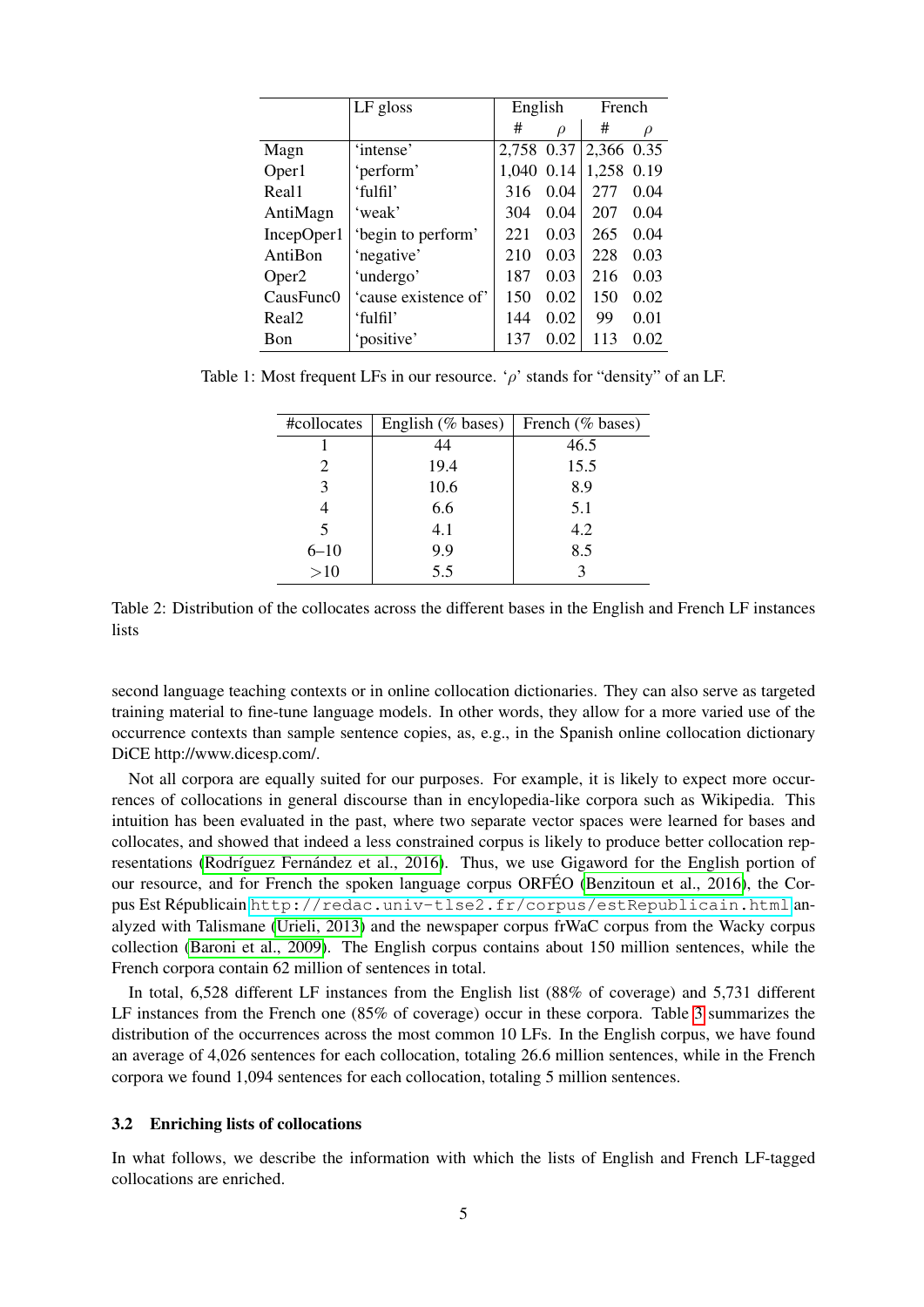<span id="page-5-2"></span>

| LF                | English | French |
|-------------------|---------|--------|
| Magn              | 30,0%   | 15,6%  |
| Oper1             | 31,2%   | 52,5%  |
| Real1             | 4,6%    | 6,2%   |
| AntiMagn          | 2,5%    | 1,3%   |
| IncepOper1        | 5,9%    | 4,16%  |
| AntiBon           | 0,7%    | 0,5%   |
| Oper <sub>2</sub> | 4,6%    | 3,7%   |
| CausFunc0         | 2,8%    | 2,9%   |
| Real <sub>2</sub> | 1,4%    | 2,6%   |
| Bon               | 1,2%    | 1,1%   |

Table 3: The distribution of the instances of the most common 10 LFs in the reference corpora.

## 3.2.1 Subcategorization information

The base or the collocate of a collocation may imply idiosyncratic subcategorization restrictions, which constitute useful information. For instance, in *go* [*for*] [*a*] *walk* the collocate *go* requires the preposition for, and the base walk an indefinite article.<sup>[9](#page-5-3)</sup> In our resource, the subcategorization restrictions of the collocation elements are captured; cf. a few French and English examples (the information following the following pattern: 'b(ase) | bpos  $|c$ (ollocate)  $|c$ .subcat'):

*boast* | ART | *feed* | – *brake* | ART | *step* | *on habit* | ART | *fall out* | *of hope* | ART | *feed* | *of* ARG1 . . . *bataille* 'battle' | ART | *se lancer*, 'launch o.s.' | *dans* 'in' *observation* 'observation' | NULL | *etre ˆ* 'be' | *sous* 'below' *sommeil* 'sleep' | ART | *sortir*, lit. 'exit'| *de* 'from' *virus* 'virus' | *le* 'the' | 'catch' | –

```
. . .
```
Such refined information may have an impact, for instance, on the treatment of function words by downstream NLP tasks, better multiword expression single-tokenization, and certainly on a more accurate collocation classification in the context of second language learning.

## <span id="page-5-0"></span>3.2.2 Embedding of collocation elements

Embeddings are the most common representations of lexical items in modern NLP applications. Therefore, we provide word embedding models for the vocabulary of this resource (all bases and collocates for both languages) obtained using the skip-gram algorithm [\(Mikolov et al., 2013\)](#page-10-6).

The main idea is to enable further research in NLP and computational lexicography by providing distributional semantic models for individual collocation elements. We anticipate that this can be useful, for example, for improving word-level representations based on how well they capture their relational properties. This could be done, for example, by predicting relation (pairwise) vectors from two individual word embeddings, similarly as it was proposed by [Camacho-Collados et al. \(2019b\)](#page-9-15).

## <span id="page-5-1"></span>3.2.3 Collocation relation vectors

Intuitively, a natural representation of a collocation could be the result of a vector composition operation which is applied to the word embeddings of its base and its collocate. Such a vector composition operation is typical for modeling semantic relations in the distributional semantics literature, where wellknown operations are vector difference [\(Mikolov et al., 2013;](#page-10-6) [Vylomova et al., 2015\)](#page-11-5) and concatenation [\(Roller et al., 2014\)](#page-10-19), and which have been investigated for capturing, among others, hypernymy and

<span id="page-5-3"></span><sup>9</sup>Verbal collocates and their subcategorization restrictions are often referred to as "phrasal verbs".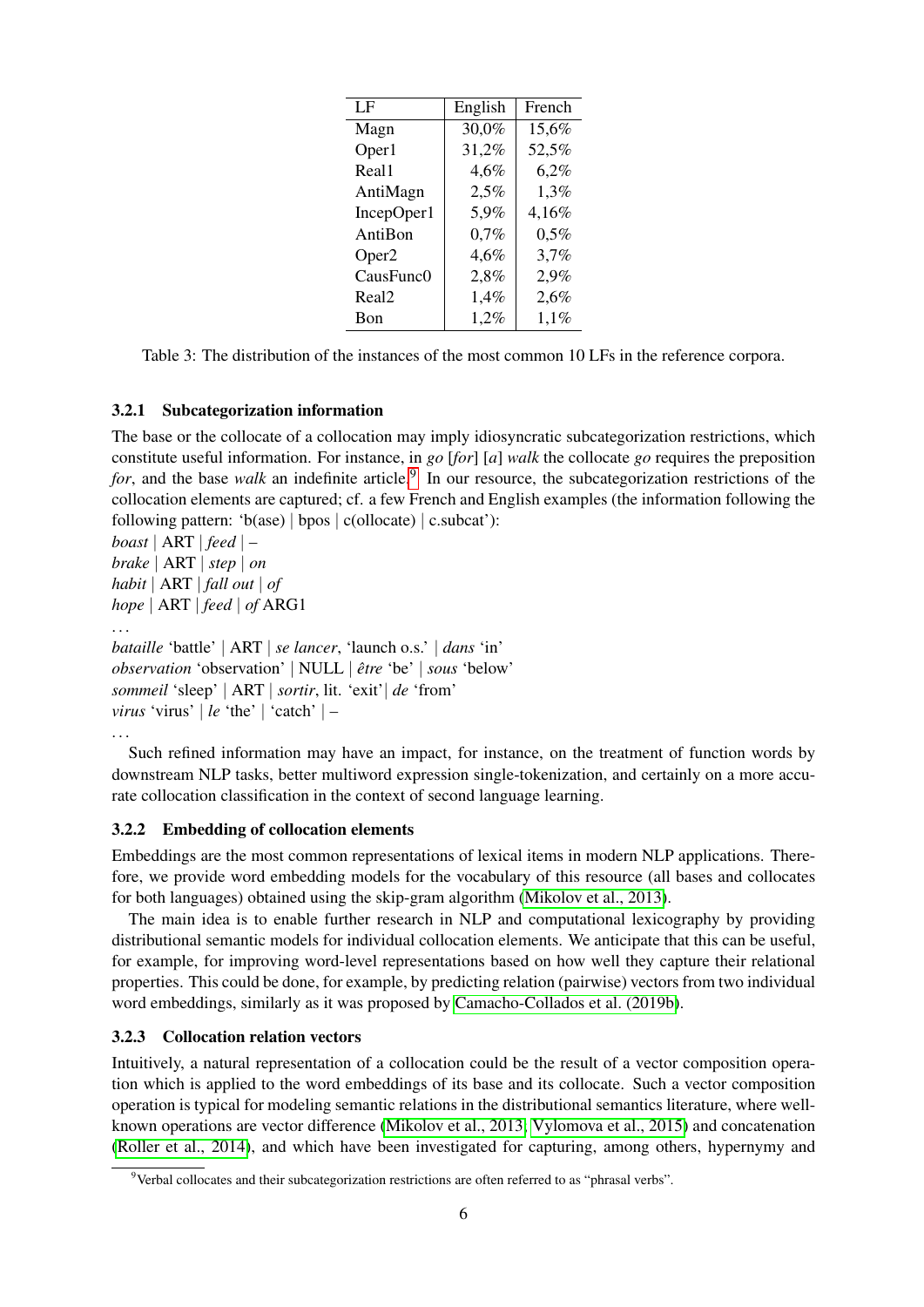meronymy. More formally, let us assume  $w_b$  and  $w_c$  are the two words forming a collocation, i.e., a base and a collocate, and  $v_b$  and  $v_c$  their corresponding vector representations for some predefined word embedding model. Then, their composition can be given either by their average  $\frac{V_b+V_c}{2}$ , component-wise multiplication  $\mathbf{v}_b \odot \mathbf{v}_c$ , or vector difference  $\mathbf{v}_b - \mathbf{v}_c$ , among others.

However, it is unclear if such a composition would capture the idiosyncratic properties of collocations. For example, a conflated vector for *heavy* will not account for its different meanings if paired with different head nouns (e.g., *rain*, *metal* or *table*). More importantly, the idiosyncratic (collocational) relation between *heavy* and *rain* (as opposed to the other examples) is not captured in models based on co-ocurrence statistics, and explicit encodings seem necessary to complement the semantic properties of the individual vectors. This phenomenon is discussed by [Espinosa-Anke et al. \(2019\)](#page-9-4), who show that representing a collocation's context in a dedicated vector space is more desirable (and leads to better results in the relation classification task) than simply operating with individual word vectors.

Based on these findings, we construct a *relation vector* model where each collocation is represented as a dedicated vector. Representing pairs of words is bound to become a popular problem in general, as joint embeddings can complement word representations and make them more powerful in downstream tasks such as lexical semantics modeling, text categorization or textual inference [\(Joshi et al., 2018;](#page-9-16) [Camacho-](#page-9-17)[Collados et al., 2019a\)](#page-9-17). Our relation vector model of choice is SEVEN [\(Espinosa-Anke and Schockaert,](#page-9-18) [2018\)](#page-9-18), where each collocation is represented as a vector  $\mathbf{r}_{bc}$  condensing left, middle and right contexts of sentences in which its base and its collocate occur (also in reversed order). This is achieved by averaging their corresponding word embeddings. Specifically, given a sentence s and some context  $\mathcal{C}$ , we compute

$$
\mathcal{C}_{v_b v_c}^s = \frac{1}{k} \sum_{r=1}^k \mathbf{v}_{a_r} \tag{1}
$$

where a is a word appearing in a sentence in which  $w_b$  and  $w_c$  are mentioned within a predefined window and k is the number of words in that context  $(C)$ . We consider six different contexts: 'before  $w_b$ ' (*pre*), 'between  $w_b$  and  $w_c$ ' (*mid*), and 'after  $w_c$ ' (*post*) for the occurrence  $w_b + w_c$  and 'before  $w_c$ ' (*pre*\*), 'between  $w_c$  and  $w_b'$  (*mid\**), and 'after  $w_b'$  (*post\**) for the reverse occurrence  $w_c + w_b$ . Thus, we obtain  $\mathbf{r}_{bc} \in \mathbb{R}^{6d}$ , where d is the dimensionality of the pre-trained word vectors. We then average C over the set  $S_{bc}$  of all sentences mentioning  $w_b$  and  $w_c$ :

$$
\mathcal{C}_{w_b w_c} = \frac{1}{|S_{bc}|} \sum_{s \in S_{bc}} \mathcal{C}_{w_b w_c}^s \tag{2}
$$

Finally, the collocation vector  $\mathbf{r}_{bc}$  is given by:

$$
\mathbf{r}_{bc} = \mathcal{C}_{w_b w_c}^{pre} \oplus \mathcal{C}_{w_b w_c}^{mid} \oplus \mathcal{C}_{w_b w_c}^{post} \oplus \mathcal{C}_{w_b w_c}^{pre*} \oplus \mathcal{C}_{w_b w_c}^{mid*} \oplus \mathcal{C}_{w_b w_c}^{post*}
$$
(3)

However, simply weighted averages based on frequencies, as is the case in this model, may ignore the fact that some words contribute more to the relation. For example, in the case of Magn we are interested in modeling the notion of intensity, and assuming this is something that can be captured from corpora, not all co-occurring words provide this information equally. Therefore, we apply a *conditional autoencoder* that serves two purposes: (1) dimensionality reduction; and (2) purification of the relation vector, putting less weight on words relevant to the meaning of base and collocate alone, and more on those that refer to the relation $10$ .

Space properties and size A comprehensive assessment of the intrinsic properties of this collocational embedding space is beyond the scope of this paper. We provide, however, a piece of analysis based on exploring semantic clusters. In Table [4,](#page-7-0) we list the nearest neighbours for selected target collocation vectors in both English and French. Note that the semantic clusters that emerge group collocations of the same lexical function nearby in the space (e.g., *tragic mistake* and *terrible tragedy* are both Magn

<span id="page-6-0"></span> $10$ We refer to the original SeVeN publication for details of the autoencoder architecture. We used the implementation available at <https://bitbucket.org/luisespinosa/seven>.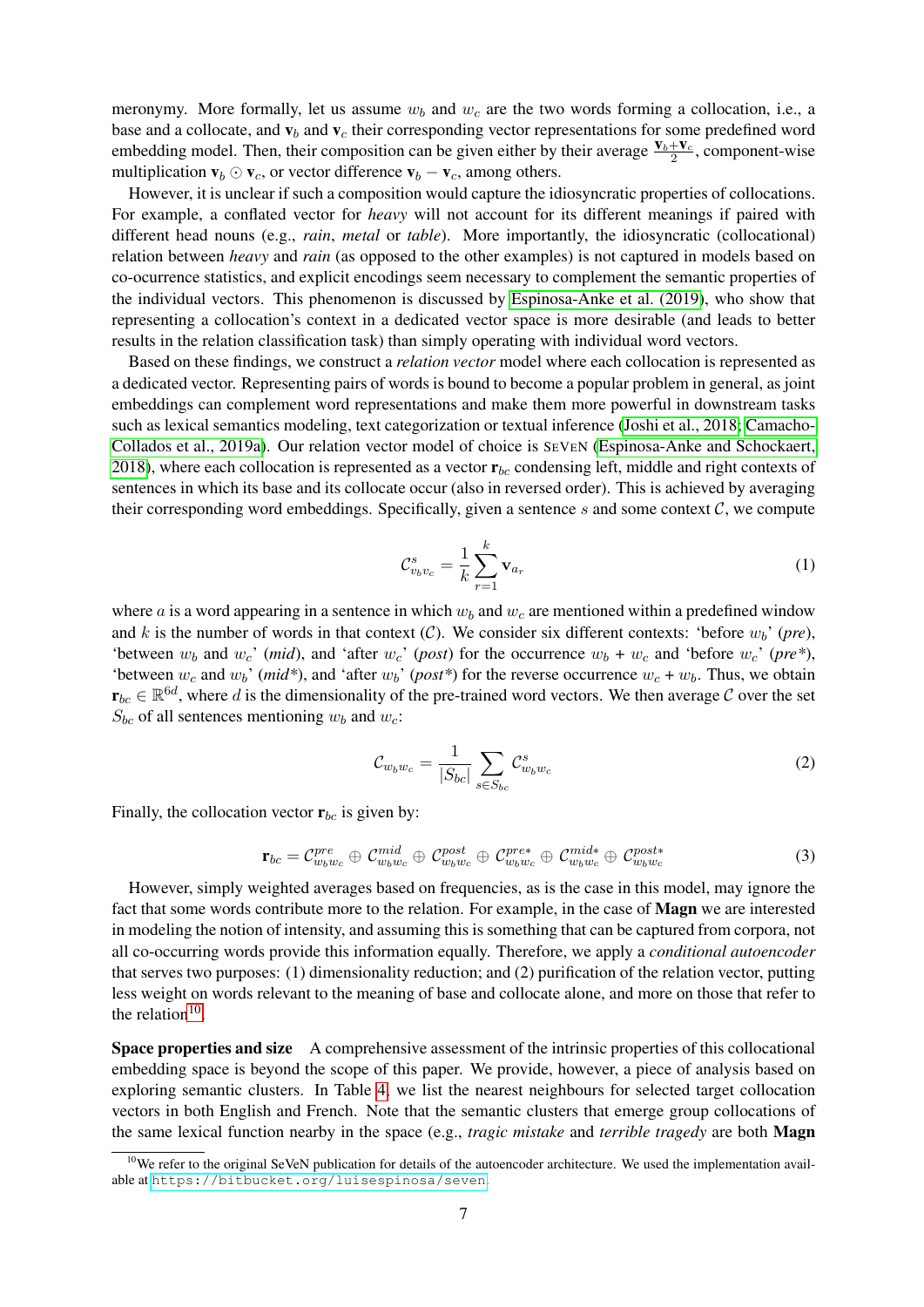<span id="page-7-0"></span>

|                   | <b>MAGN</b>           |                | REAL <sub>1</sub> | <b>OSYN</b>               |                 |  |
|-------------------|-----------------------|----------------|-------------------|---------------------------|-----------------|--|
| EN                | FR                    |                | FR                | EN                        | FR              |  |
| tragic-mistake    | réputation-solide     | follow-line    | balle-loger       | irritate-annov            | pluie-ondée     |  |
| terrible-tragedy  | faible-densité        | smoke-pipe     | cérémonie-tenir   | efficiently-expeditiously | élections-tenir |  |
| great-achievement | riche-carrière        | buy-store      | différence-fair   | brazen-brash              | sueur-suer      |  |
| bad-mistake       | large-victoire        | eat-restaurant | victoire-donner   | scorn-disdain             | geste-poser     |  |
| wonderful-person  | forte-hausse          | aim-goal       | lutte-poursuivre  | uncouth-rude              | fumée-dégager   |  |
| great-honor       | lourde-responsabilité | return-save    | crise-désamorcer  | evergreen-deciduous       | vote-faire      |  |

Table 4: Nearest neighbours in English and French for selected relation vectors belonging to three lexical functions.

collocations). However, in those cases where this regularity is not preserved, obvious word-level semantics are prevalent, which suggests that these embeddings could be effectively exploited in downstream applications where either relational or word-level semantics or both are required. In terms of space size, we encode embeddings for all collocations for which sufficient examples have been encountered in the reference corpora. These are 5,844 collocations in English and 4,156 in French.

## 3.2.4 BabelNet senses

The bases of the collocations in our lists are assigned their BabelNet senses [\(Navigli and Ponzetto, 2012\)](#page-10-7). This ensures, on the one hand, the disambiguation of the bases, and, on the other hand, the alignment of the bases across the English and French collocation lists. For instance, Eng. *reception* and Fr. *accueil* are both assigned bn:00066506n, Eng. *purchase* and Fr. *achat* bn:00065265n, Eng. *death* and Fr. *mort* bn:00100948a, etc. However, not all bases have a BabelNet id; cf., e.g., *shadow* in the sense of Fr. *ombrage* or *ascendant*.<sup>[11](#page-7-1)</sup> In this case, no cross-language linkage is currently provided. Note that the current version of our resource does not contain the BabelNet senses of the collocates either.

## 3.2.5 References to the occurrences in the corpora

A great number of sentences in our reference corpora contain collocations; cf. Section [4.](#page-7-2) Consider five of them for illustration (subcategorization patterns are not highlighted):

- (1) Fr. **AntiMagn**: *Une mince*<sub>Coll</sub> *chance*<sub>Base</sub> *de qualification existe encore* ...
- (2) Eng. **AntiVer**: *The White House still continues its baseless*<sub>Coll</sub> *accusations*<sub>Base</sub> *against* . . .
- (3) Eng. Oper1: *The legendary Olympia Music Hall in Paris bid*Coll *adieu*Base *to French music* ...
- (4) Fr. Oper2: *Il va se trouver*Coll *sous le feu*Base *de l'actualite pugilistique ´*
- (5) Eng. **Real1**: *The plane crashed because of a problem with lowering*<sub>Coll</sub> *its landing gear*<sub>Base</sub> *or had...*

In order to facilitate the illustration of the use of collocations in context and also to provide more targeted material for collocation-related model training, we assign to each collocation the indices of its occurrences in the reference corpora.

## <span id="page-7-2"></span>4 Corpus Preparation

The development of this resource consisted of a two-step procedure: first, corpus processing and indexing; and second, collocation matching and assembling the resource in the desired output format. In the first step, we apply a syntactic parser to obtain the Part-of-Speech (PoS) tags and dependency relation information for the sentences in the corpus. Once processed, the sentences are indexed in a Solr search engine. In the second step, each collocation is searched for in the index. PoS tags and dependencies are used to retrieve the sentences in which the base and the collocate co-occur distribution-wise and are related syntactically. For this purpose, first, a query is applied to search for a specific syntactic relation between the base and the collocate (e.g., verb-object or head-modifier). This query guarantees a high precision, but could result in a low recall for some collocations due to, e.g., parsing errors or difficulty to

<span id="page-7-1"></span> $11$  For English, out of the 3065 different bases, 27 do not have a BabelNet id; for French, 262 out of 3148 bases do not have it.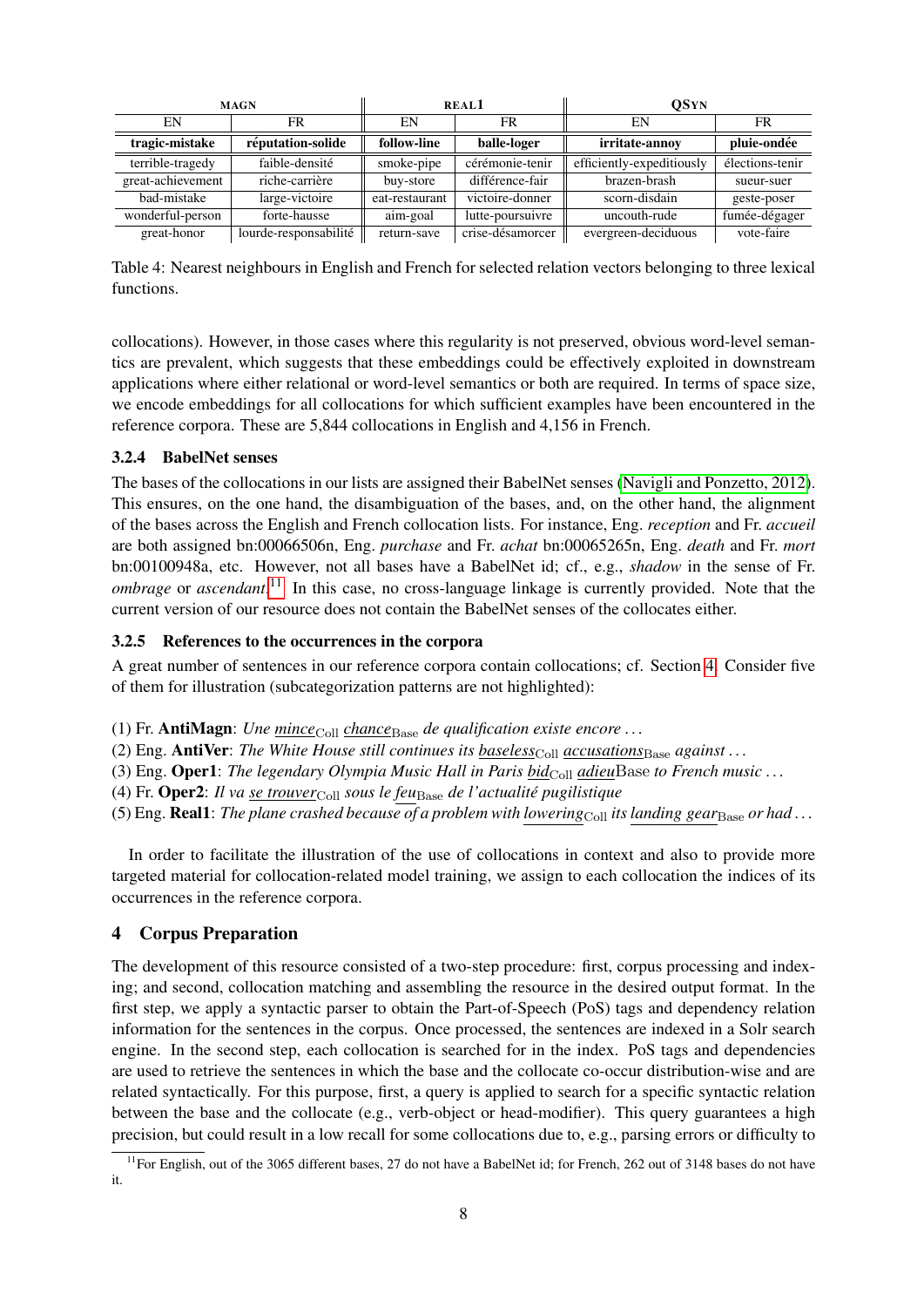<span id="page-8-1"></span>

| L.id b |            | BN.id                                                | bpos c |               | LF         |   | st. end | $\alpha$       |   | s sentence fragment                                             |
|--------|------------|------------------------------------------------------|--------|---------------|------------|---|---------|----------------|---|-----------------------------------------------------------------|
| EN     | wrong      | bn:00104880a A                                       |        | terribly Magn |            |   | $\circ$ | $\overline{4}$ |   | he knew something was terribly wrong.                           |
| EN     | wreath     | bn:00017726n N                                       |        | lay           | CausFunc2  | 4 |         | $\overline{4}$ |   | prince charles to lay wreath at graves                          |
| EΝ     | wrath      | $bn:00081680n$ N                                     |        | incur         | Oper2      |   |         | $\overline{4}$ |   | the foundation has also incurred the wrath of many in the exile |
| EΝ     |            | $_{\rm \sim}$ cold feet $_{\rm \sim}$ bn:00020546n N |        | get           | IncepOper1 | 9 |         | $11 \quad 1$   |   | but in the white house, some are getting cold feet              |
| EN     | _turn out_ | bn:00085376y V                                       |        | well          | Bon        |   |         |                |   | when things turned out well, they walked away with huge bonuses |
| .      | .          | .                                                    | .      | .             | .          | . |         |                | . | .                                                               |

Table 5: The format of the codification of the English and French corpora we release as part of CollFrEn.

determine the head of a multiword base or collocate. To increase the recall, a second query is performed searching for a sequence that combines the lemmas and POS tags of the base and collocate. If both queries do not retrieve any results, a third and fourth queries may also be applied where the conditions are further relaxed (e.g., in terms of the search for words and search for the base and collocate lexical items at a maximum distance of six tokens). It is obvious that the chance to retrieve co-occurrences that do not form a collocation increases as we relax the conditions. In order to ensure the transparency in this respect, each of the retrieved sentences indicates the most restrictive query that was used to obtain it, such that it is straightforward to retain only high precision sentences.

The English corpus is composed of 9,272,395 sentences. 83.1% of it have been obtained with the first query, 16% with the second one, and less than 1% applying more relaxed queries. The French corpus is composed of 3,474,134 sentences, with 86% being retrieved with the first query, 11.7% with the second, 2.1% with the third, and 0.1% with more relaxed queries. Further details about the format of the resulting corpora (which is the same in both English and French) can be found in Table [5.](#page-8-1)

## <span id="page-8-0"></span>5 Conclusions

We presented a bilingual English–French collocation resource in which the collocations are tagged with respect to lexical functions and enriched by information that is commonly used by state-of-the-art NLP applications. This information concerns, in particular, subcategorization patterns, embeddings of the collocation elements and embeddings of the collocation relations and indices of the collocation occurrences in the reference corpora. For disambiguation and interlinking of the bases in the English and French collocation lists, we use BabelNet senses.

The presented resource can be used either as an input to NLP applications or as an online collocation dictionary. In this latter interpretation it resembles the online collocation dictionary DiCE of Spanish <http://www.dicesp.com/>. As our resource, DiCE classifies collocations in terms of lexical functions, provides the subcategorization information of both the base and the collocate and cites examples of the use of each collocation extracted from a large scale corpus. However, while DiCE includes only some selected examples of the occurrence of each collocation, in our resource, each collocation is indexed with all of its occurrences in the corpus. Furthermore, DiCE does not contain any embeddingrelated information on the collocation elements or the collocational relations. The resource is available at <https://github.com/TalnUPF/CollFrEn>.

As part of future work, we plan to align the French and English collocation equivalents (not only the bases), completing the lists when no equivalent is available in the present list. Furthermore, we plan to automatically extend the resource using state-of-the-art collocation extraction and semantic classification techniques, also for other languages than English and French. In this context, the resources created in the PARSEME Cost Action <https://typo.uni-konstanz.de/parseme/> will be also explored.

### Acknowledgements

Many thanks to Igor Mel'čuk for making the original lists of the English and French LF instances available to us. We would also like to thank the three anonymous reviewers whose comments helped to significantly improve the paper. This work has been supported by the European Commission in the context of its H2020 Program under the contract numbers 870930-RIA, 825079-STARTS, and 779962-RIA.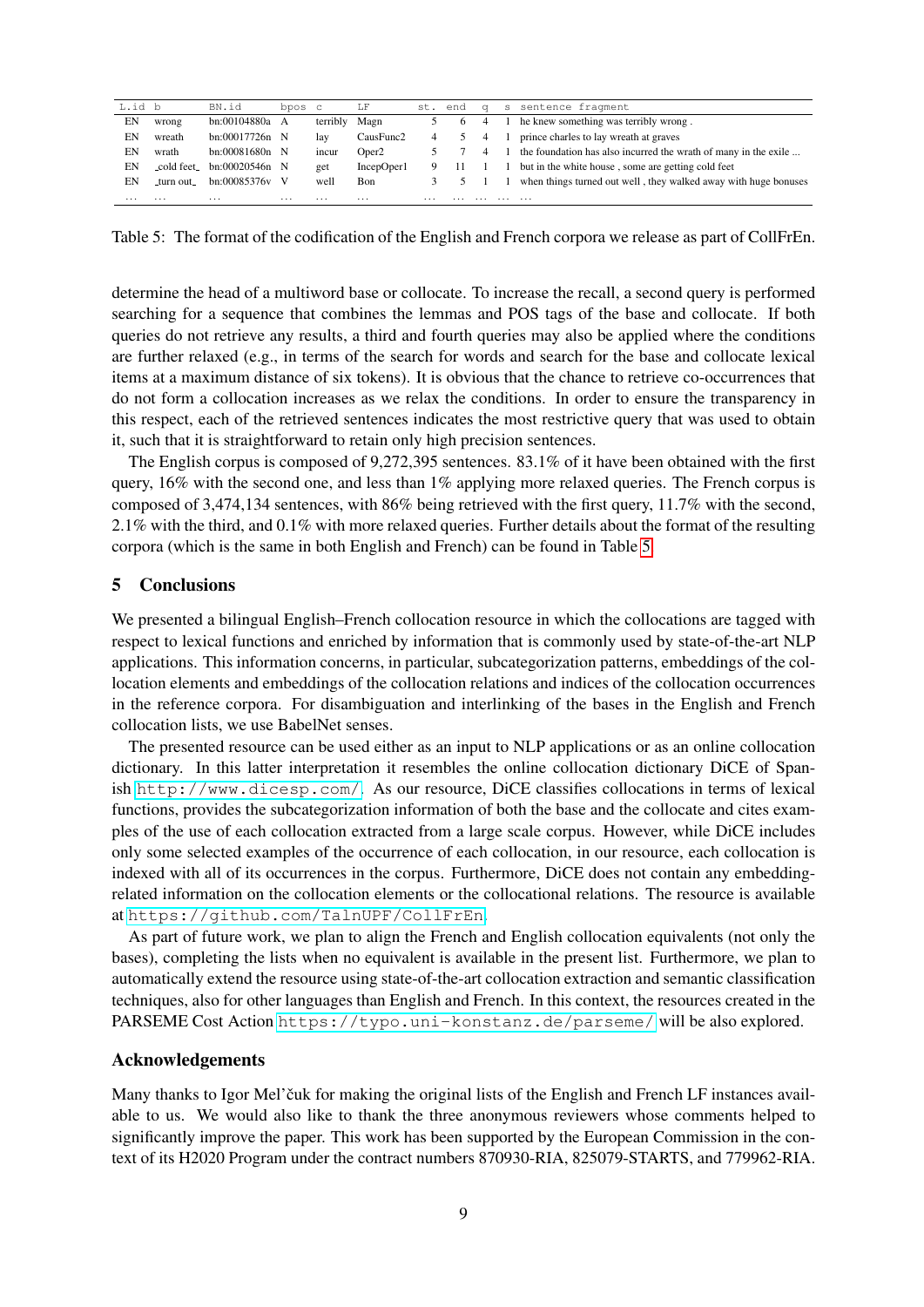#### References

- <span id="page-9-9"></span>Margarita Alonso Ramos, Owen Rambow, and Leo Wanner. 2008. Using semantically annotated corpora to build collocation resources. In *Proceedings of LREC*, pages 1154–1158, Marrakesh, Morocco.
- <span id="page-9-3"></span>Margarita Alonso Ramos, Leo Wanner, Orsolya Vincze, Gerard Casamayor, Nancy Vazquez, Estela Mosqueira, ´ and Sabela Prieto. 2010. Towards a Motivated Annotation Schema of Collocation Errors in Learner Corpora. In *Proceedings of the 7th International Conference on Language Resources and Evaluation (LREC)*, pages 3209–3214, La Valetta, Malta.
- <span id="page-9-10"></span>Margarita Alonso Ramos, Roberto Carlini, Joan Codina-Filba, Ana Orol, Orsolya Vincze, and Leo Wanner. 2015. ` Towards a learner need-oriented second language writing assistant. In *Proceedings of the European Conference on Computer Assisted Language Learning (CALL)*, Padova, Italy.
- <span id="page-9-1"></span>J. Bahns and M. Eldaw. 1993. Should we teach EFL students collocations? *System*, 21(1):101–114.
- <span id="page-9-14"></span>M. Baroni, S. Bernardini, A. Ferraresi, and E. Zanchetta. 2009. The WaCky Wide Web: A Collection of Very Large Linguistically Processed Web-Crawled Corpora. *Language Resources and Evaluation*, 43(3):209–226.
- <span id="page-9-13"></span>Christophe Benzitoun, Jeanne-Marie Debaisieux, and Henri-José Deulofeu. 2016. Le projet ORFÉO : un corpus d'étude pour le français contemporain. Corpus, 15.
- <span id="page-9-17"></span>Jose Camacho-Collados, Luis Espinosa-Anke, Shoaib Jameel, and Steven Schockaert. 2019a. A latent variable model for learning distributional relation vectors. In *International Joint Conferences on Artificial Intelligence*.
- <span id="page-9-15"></span>Jose Camacho-Collados, Luis Espinosa Anke, and Steven Schockaert. 2019b. Relational word embeddings. In *Proceedings of the 57th Annual Meeting of the Association for Computational Linguistics*, pages 3286–3296, Florence, Italy, July. Association for Computational Linguistics.
- <span id="page-9-11"></span>Y.C. Chang, J.S. Chang, H.J. Chen, and H.C. Liou. 2008. An Automatic Collocation Writing Assistant for Taiwanese EFL learners. A case of Corpus Based NLP Technology. *Computer Assisted Language Learning*, 21(3):283–299.
- <span id="page-9-5"></span>H. Chung-Chi, T. Chiung-hui, K.H. Kao, and J.S. Chang. 2009. A thesaurus-based semantic classification of english collocations. *Computational Linguistics and Chinese Language Processing*, 14(3):257–280.
- <span id="page-9-18"></span>Luis Espinosa-Anke and Steven Schockaert. 2018. Seven: Augmenting word embeddings with unsupervised relation vectors. In *Proceedings of the 27th International Conference on Computational Linguistics*, pages 2653–2665.
- <span id="page-9-8"></span>Luis Espinosa-Anke, José Camacho-Collados, Sara Rodríguez-Fernández, Horacio Saggion, and Leo Wanner. 2016. Extending wordnet with fine-grained collocational information via supervised distributional learning. In *Proceedings of COLING*, pages 3422–3432. ACL.
- <span id="page-9-4"></span>Luis Espinosa-Anke, Steven Schockaert, and Leo Wanner. 2019. Collocation classification with unsupervised relation vectors. In *Proceedings of the 57th Annual Meeting of the Association for Computational Linguistics*, pages 5765–5772.
- <span id="page-9-7"></span>M. Garcia, M. Garcia-Salido, S. Sotelo, E. Mosqueira, and M. Alonso-Ramos. 2019. Pay attention when you pay the bills. a multilingual corpus with dependency-based and semantic annotation of collocations. In *Proceedings of the 57th Annual Meeting of the Association for Computational Linguistics*, pages 4012–4019, Florence, Italy.
- <span id="page-9-6"></span>A. Gelbukh and O. Kolesnikova. 2012. *Semantic Analysis of Verbal Collocations with Lexical Functions*. Springer, Heidelberg.
- <span id="page-9-2"></span>Sylviane Granger. 1998. Prefabricated patterns in advanced EFL writing: Collocations and Formulae. In A. Cowie, editor, *Phraseology: Theory, Analysis and Applications*, pages 145–160. Oxford University Press, Oxford.
- <span id="page-9-0"></span>F.-J. Hausmann. 1984. Wortschatzlernen ist Kollokationslernen. Zum Lehren und Lernen französischer Wortwendungen. *Praxis des neusprachlichen Unterrichts*, 31(1):395–406.
- <span id="page-9-16"></span>Mandar Joshi, Eunsol Choi, Omer Levy, Daniel S Weld, and Luke Zettlemoyer. 2018. pair2vec: Compositional word-pair embeddings for cross-sentence inference. *arXiv preprint arXiv:1810.08854*.
- <span id="page-9-12"></span>S. Kahane and A. Polguère. 2001. Formal foundation of lexical functions. In *Proceedings of the ACL '01 Workshop COLLOCATION: Computational Extraction, Analysis and Exploitation*, Toulouse, France.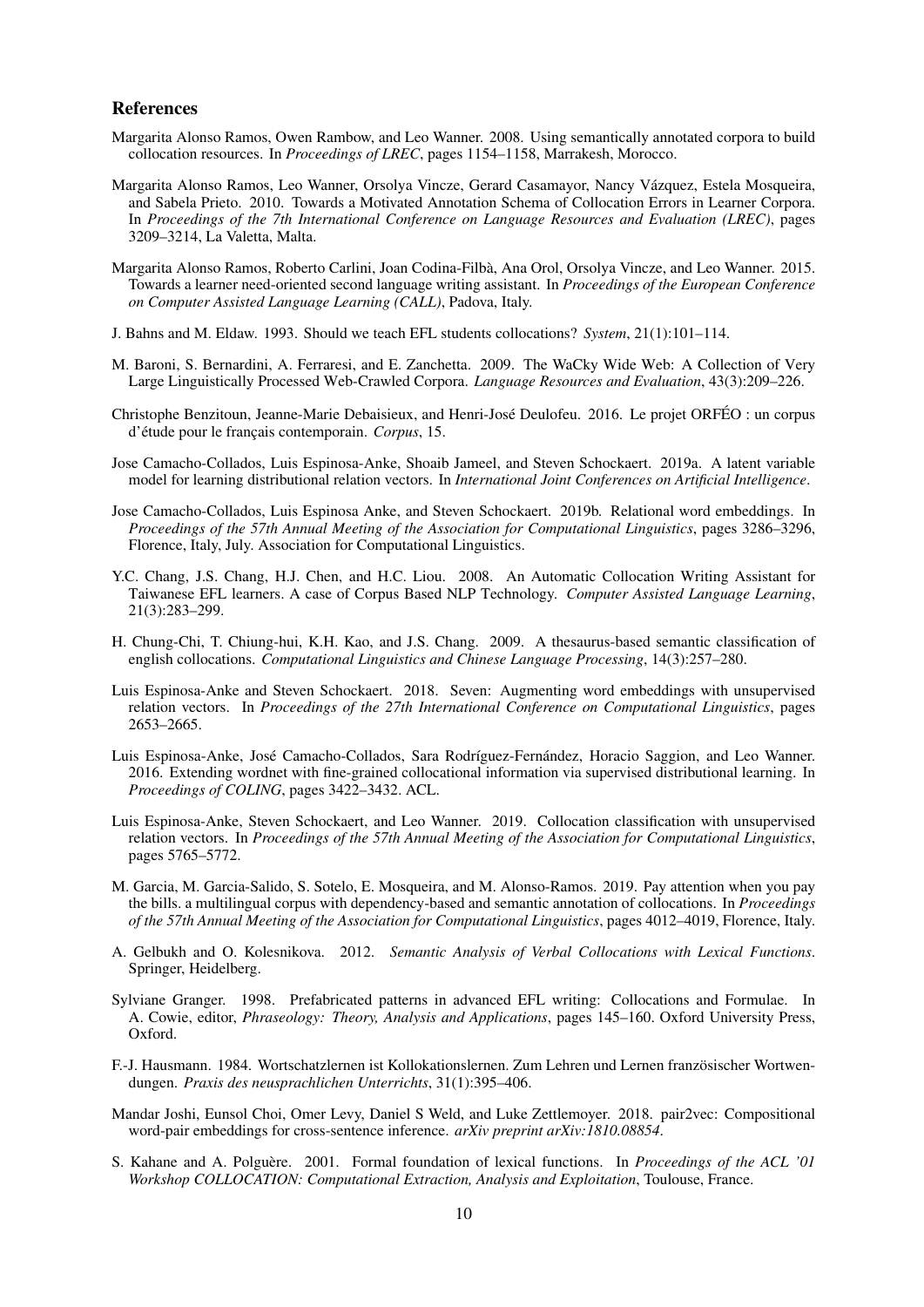- <span id="page-10-9"></span>A. Kilgarriff. 2006. Collocationality (and how to measure it). In *Proceedings of the Euralex Conference*, pages 997–1004, Turin, Italy. Springer-Verlag.
- <span id="page-10-0"></span>Michael Lewis and Jane Conzett. 2000. *Teaching Collocation. Further Developments in the Lexical Approach*. LTP, London.
- <span id="page-10-14"></span>A. Li-E. Liu, D. Wible, and N.-L. Tsao. 2009. Automated suggestions for miscollocations. In *Proceedings of the NAACL HLT Workshop on Innovative Use of NLP for Building Educational Applications*, pages 47–50, Boulder, CO.
- <span id="page-10-2"></span>Marco Maru, Federico Scozzafava, Federico Martelli, and Roberto Navigli. 2019. Syntagnet: Challenging supervised word sense disambiguation with lexical-semantic combinations. In *Proceedings of EMNLP*, pages 3525–3530. ACL.
- <span id="page-10-12"></span>Igor Mel'čuk and Alain Polguère. 2007. *Lexique actif du français*. De Boeck Supérieur, Brussels.
- <span id="page-10-13"></span>Igor Mel'čuk and Alexander Žolkovskij. 1984. Explanatory Combinatorial Dictionary of Modern Russian. Wiener Slawistischer Almanach, Vienna.
- <span id="page-10-11"></span>Igor Mel'čuk et al. 1984, 1988, 1992, 1999. *Dictionnaire explicatif et combinatoire du francais contemporain*, *Volumes I–IV.* Presses de l'Université de Montréal, Montreal.
- <span id="page-10-5"></span>Igor Mel'čuk. 1996. Lexical functions: a tool for the description of lexical relations in a lexicon. *Lexical functions in lexicography and natural language processing*, 31:37–102.
- <span id="page-10-6"></span>Tomas Mikolov, Wen-tau Yih, and Geoffrey Zweig. 2013. Linguistic regularities in continuous space word representations. In *HLT-NAACL*, pages 746–751.
- <span id="page-10-10"></span>Pol Moreno, Gabriela Ferraro, and Leo Wanner. 2013. Can we determine the semantics of collocations without using semantics? In I. Kosem, J. Kallas, P. Gantar, S. Krek, M. Langemets, and M. Tuulik, editors, *Proceedings of the eLex 2013 conference*, Tallinn & Ljubljana. Trojina, Institute for Applied Slovene Studies & Eesti Keele Instituut.
- <span id="page-10-7"></span>Roberto Navigli and Simone Paolo Ponzetto. 2012. Babelnet: The automatic construction, evaluation and application of a wide-coverage multilingual semantic network. *Artificial Intelligence*, 193:217–250.

<span id="page-10-1"></span>Nadja Nesselhauf. 2005. *Collocations in a Learner Corpus*. Benjamins Academic Publishers, Amsterdam.

- <span id="page-10-8"></span>Alain Polguère. 2014. From writing dictionaries to weaving lexical networks. *International Journal of Lexicography*, 27(4):396–418.
- <span id="page-10-17"></span>Sara Rodríguez Fernández, Luis Espinosa-Anke, Roberto Carlini, and Leo Wanner. 2016. Semantics-driven recognition of collocations using word embeddings. In *Proceedings of the 54th Annual Meeting of the Association for Computational Linguistics; 2016 Aug. 7-12; Berlin (Germany).[place unknown]: ACL; 2016. Vol. 2, Short Papers; p. 499-505.* ACL (Association for Computational Linguistics).
- <span id="page-10-19"></span>Stephen Roller, Katrin Erk, and Gemma Boleda. 2014. Inclusive yet selective: Supervised distributional hypernymy detection. In *Proceedings of COLING 2014, the 25th International Conference on Computational Linguistics: Technical Papers*, pages 1025–1036.
- <span id="page-10-3"></span>V. Seretan. 2013. On collocations and their interaction with parsing and translation. *Informatics*, 1(1):11–31.
- <span id="page-10-4"></span>F. Smadja and K.R. McKeown. 1991. Using collocations for language generation. *Computational Intelligence*, 7(4):229–239.
- <span id="page-10-16"></span>Yuancheng Tu and Dan Roth. 2011. Learning English light verb constructions: Contextual or statistical. In *Proceedings of the Workshop on Multiword Expressions: From Parsing and Generation to the Real World*, pages 31–39. Association for Computational Linguistics.
- <span id="page-10-15"></span>Yuancheng Tu and Dan Roth. 2012. Sorting out the most confusing english phrasal verbs. In *\*SEM 2012: The First Joint Conference on Lexical and Computational Semantics – Volume 1: Proceedings of the main conference and the shared task, and Volume 2: Proceedings of the Sixth International Workshop on Semantic Evaluation (SemEval 2012)*, pages 65–69. Association for Computational Linguistics.
- <span id="page-10-18"></span>Assaf Urieli. 2013. *Robust French syntax analysis: reconciling statistical methods and linguistic knowledge in the Talismane toolkit.* Ph.D. thesis, Université de Toulouse II le Mirail.